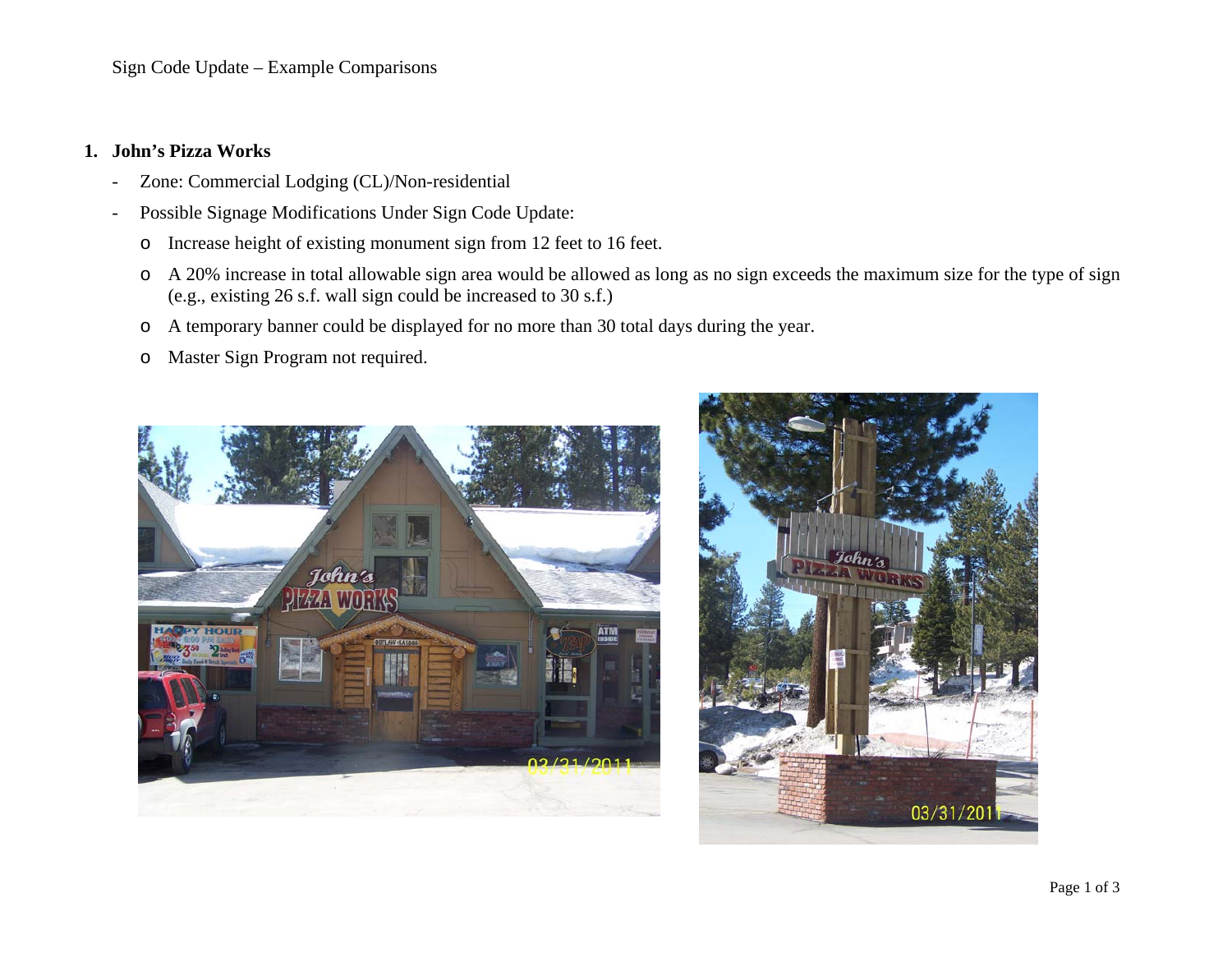## **2. Roberto's Cafe**

- -Zone: Commercial General (CG)/Non-residential
- - Possible Signage Modifications Under Sign Code Update:
	- o Add a new 20 s.f. wall sign with halo lighting or neon details.
	- oAdd a new 6 s.f. projecting sign at the main building entrance.
	- o A "Happy Hour" banner could be displayed for no more than 30 total days during the year.